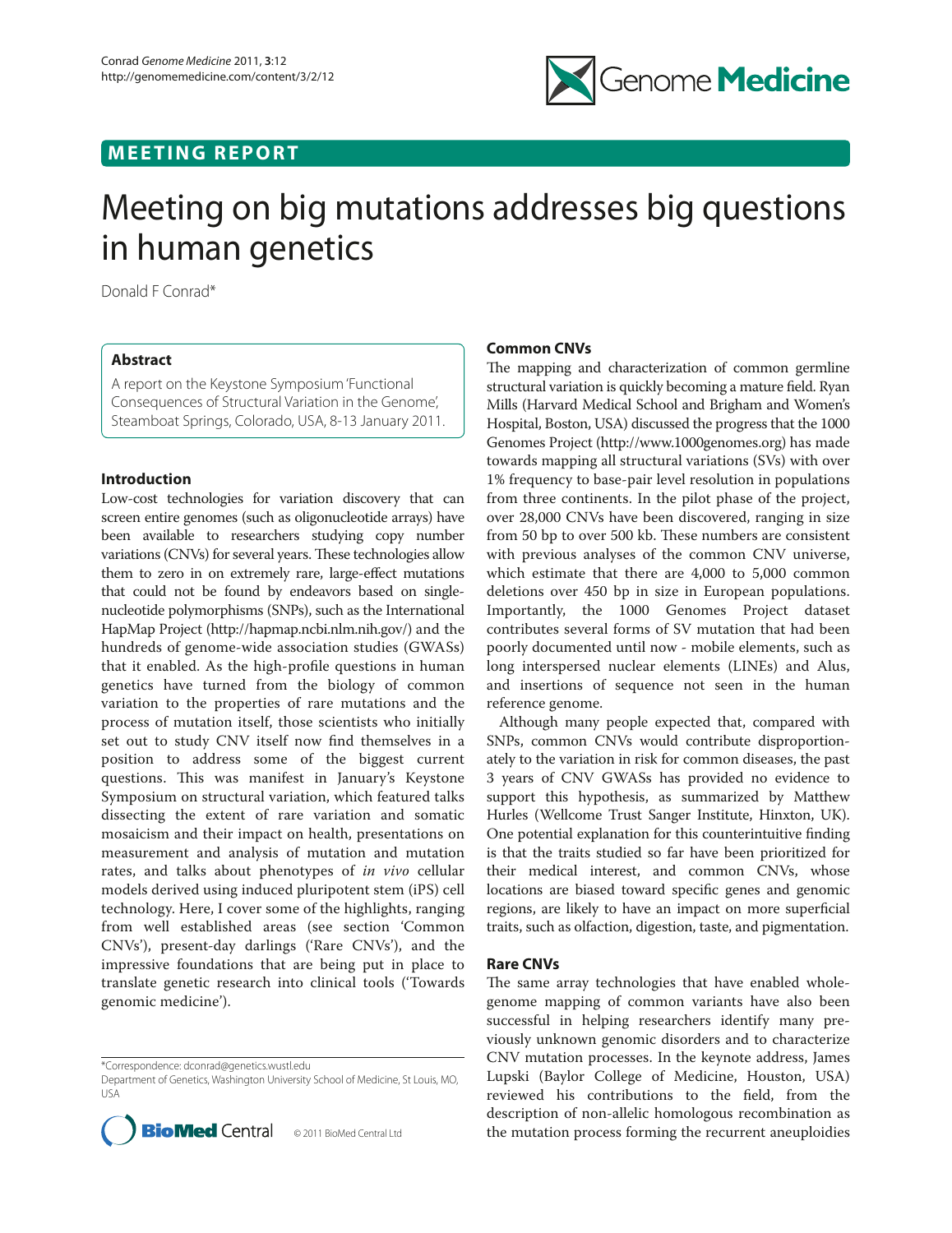that are the basis of genomic disorders to the recent introduction of a mutation model called microhomologymediated break-induced replication that can form CNVs of arbitrary complexity. He then announced the exciting discovery of a new, as yet unnamed CNV mutation process, which produces a nested duplication-triplicationduplication structure.

Evan Eichler (University of Washington, Seattle, USA) presented a summary of the 17 rare, recurrent microduplications and microdeletions that his laboratory has discovered to be associated with intellectual disability, autism, and epilepsy; all this from an explosion of work in just the past 5 years. Rare variant analyses also featured prominently in a talk on autism by Dalila Pinto (Hospital for Sick Children, Toronto, Canada), who reported an increased rate of *de novo* CNVs in children with autism compared with controls, and much larger *de novo* CNVs in children from simplex families (with only one affected member) than from multiplex families (with more than one).

The final frontier in rare variant analysis, the rarest of the rare, is the somatic mutations that segregate among different cells of the same individual. SNP arrays are an important new tool for the analysis of mosaicism: because of their sensitive quantification of allele-specific copy number, it is now possible to reliably detect mosaic aneuploidies and uniparental disomies with frequencies down to 5% or less in a population of cells, allowing researchers to describe both the normal distribution of mosaicism in healthy individuals and previously cryptic pathologies. Nancy Spinner (Children's Hospital of Philadelphia, USA) reviewed results from 459 patients with cytogenomic abnormalities visible on Illumina Quad2 arrays; 60 (13%) of these cases were mosaic. In his talk on somatic mutation and aging, Jan Dumanski (Uppsala University, Uppsala, Sweden) described an increase in the number somatic mutations in apparently healthy monozygotic twins over 60 years old compared with younger twin pairs, and estimated that 3 to 4% of the population over 60 years old are mosaic for a large CNV that is detectable with current technology.

#### **Towards genomic medicine**

Two challenges for genomic medicine are *in vivo* functional characterization of mutations in human cells and quantification of the probability that a known or novel variant is causally related to disease. Several talks at the meeting addressed these challenges.

Perhaps the most exciting new development at this meeting were the first reports from groups that are starting to investigate the functional impact of structural variation in human iPS cells, *in vivo* systems that can be used to directly model disease states. Kristen Brennand (The Salk Institute, La Jolla, USA) presented impressive results from her studies of neurons derived from iPS cells of individuals with apparently familial cases of schizophrenia and controls. Compared with controls, cells from people with schizophrenia demonstrated lower neural connectivity, reduced neurite outgrowth, gene expression changes, and impaired synaptic transport, the latter of which improved after treatment with the antipsychotic drug loxapine. Jonathan Sebat (University of California, San Diego, USA) reported an exciting new association between duplication of the vasoactive intestinal peptide receptor 2 (*VIPR2*) gene and schizophrenia; experiments are under way to test the impact of VIPR2 antagonists in schizophrenia-derived iPS cell systems. Ira Hall (University of Virginia, Charlottesville, USA) presented for the first time experiments investigating the impact of inducible reprogramming on genome stability. There is a concern that the reprogramming factors used by iPS cell technology may accelerate the rate of somatic mutation, adding noise to assays of single mutations; fortunately, Ira's preliminary results suggest that this effect is likely to be modest.

The identification of causal mutations in severe cases of pediatric disease is a rapidly changing area of medical inference. As the size spectrum of unresolved diseasecausing mutations gets smaller, the overlap with benign variation increases, and the calls for 'evidence-based' assessment of causality are mounting. As a result, the leaders in medical genetics across the world have embraced statistical thinking, as reflected in massive array datasets described by Lisa Schaffer (Signature Genomic Laboratories, Spokane, USA), presenting the Signature Genomics database, and David Ledbetter (Geisinger Health System, Danville, USA), presenting analysis of CNV data from the International Standards for Cytogenomic Arrays (ISCA) Consortium. With sample sizes over 45,000 and over 15,000, respectively, these medical genetics projects have moved into a scale previously only obtained by the largest GWAS meta-analyses. Both speakers estimate that causal mutations have been identified for 15 to 25% of the cases in each database and highlighted cases in which previously unknown disease mutations were identified by rigorous statistical analysis. Although medical genetics will no doubt continue to identify new causal variants with the same paradigm of case-control association used by GWASs, it is important to set our sights higher and develop new methods for assessing causality for mutations that have never been seen before. Conceptually this might be done by finding features generally enriched in known disease-causing mutations and then assessing the evidence, by analogy with confirmed disease variants, that an unclassified variant is causal.

#### **The vanguard of human genetics**

It is clear that leaders in the CNV field are now addressing questions of broad interest across human genetics,